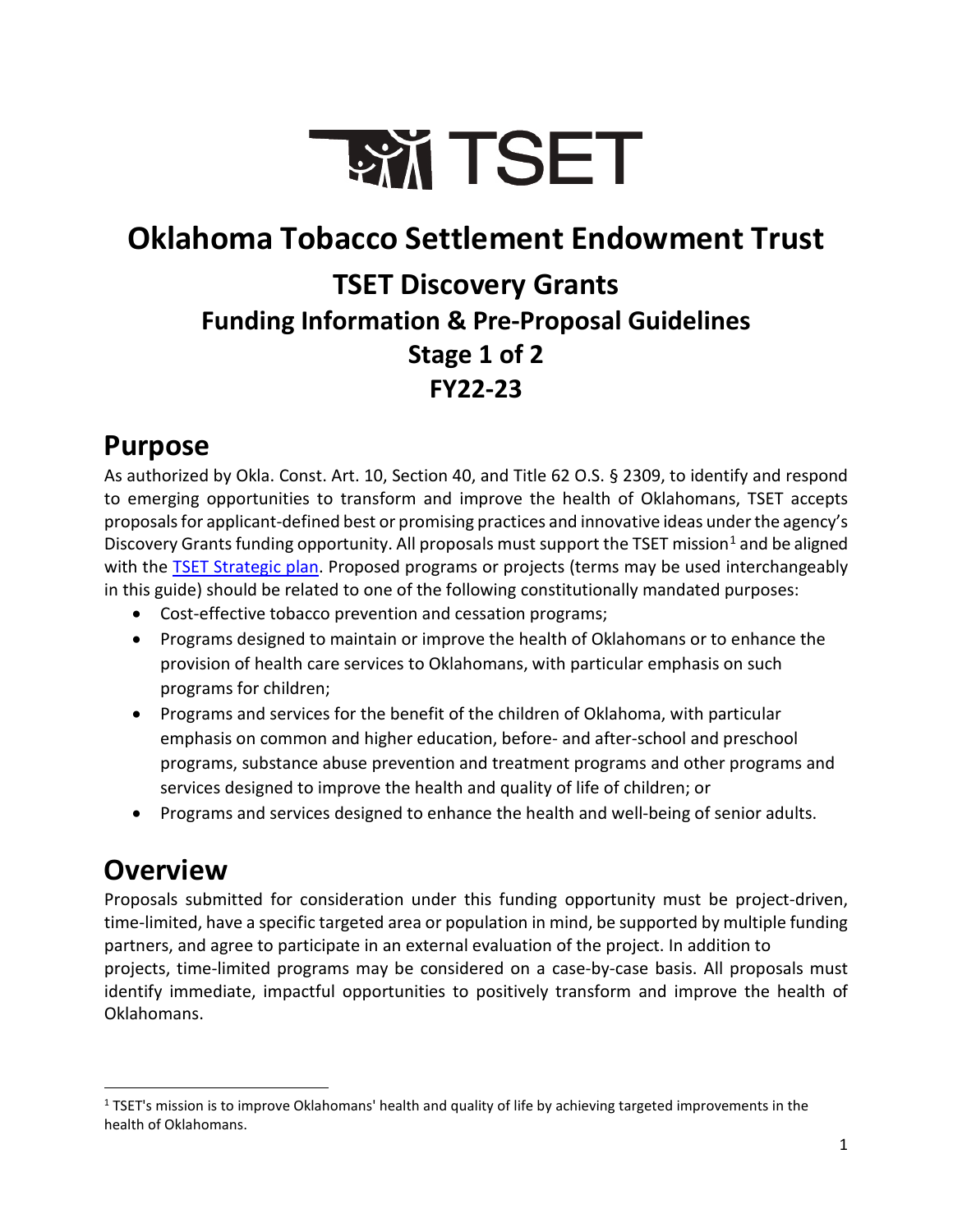## **Funding Information**

Funding is available up to \$3,000,000 per year for a maximum of three years. Projects requesting less than \$500,000 in TSET support are not required to include matching funds. Projects requesting \$500,000 to less than \$750,000 require 10% match; \$750,000 to less than \$1,000,000 require 20% match; and projects of \$1,000,000 or more require 25% match. Once the TSET Board of Directors awards all \$3,000,000 available, the funding opportunity will be closed until the next fiscal year or additional funds are approved, whichever comes first.

Matching funds may come from multiple sources and need not be limited to cash only. Cash, other non-TSET grants, and in-kind support that is directly related and applied to the project or program is allowable as match. All awards are paid on a reimbursement basis; awarded organizations must be able to expend funds up front before TSET will reimburse for any charges.

## **Additional Information**

This funding opportunity operates under a two-stage process, which begins with a pre-proposal. If the TSET Board of Directors decides to pursue the project or time-limited proposal, TSET staff will communicate the request for a full proposal to the applicant and provide additional information. Pre-proposals may be submitted any time during the year. However, awards will generally only be made twice during the year: in May and November. Contracts resulting from awards made in May and November are expected to begin in July and January, respectively.

Scientific research proposals will not be accepted under this funding opportunity. Applicants are encouraged to inquire about submitting proposals to existing TSET-supported research centers, such as the [Peggy and Charles Stephenson Cancer Center,](https://www.ouhealth.com/stephenson-cancer-center/cancer-research/) the [Oklahoma Health Promotions](https://healthpromotionresearch.org/) [Research Center](https://healthpromotionresearch.org/) or the [Oklahoma Center for Adult Stem Cell Research.](http://www.ocascr.org/)

# **Applicant Eligibility**

Awards will not be made to individuals. The following types of entities are eligible to apply:

- Institutions of common and higher education
- Public entities, such as agencies of state government
- 501 (c)(3) non-profit organizations

All applicant organizations must have a business presence in Oklahoma. If multiple partners are involved in the funded project, the applicant organization will serve as the contractor and fiscal agent responsible for all aspects of the contract and payment.

## **Non-Acceptance of Tobacco Funds**

Applicant organizations will be required to certify that the organization will neither have a direct or indirect affiliation or contractual relationship with a company or foundation engaged in or funded by the manufacture of tobacco, tobacco products, and/or electronic nicotine delivery systems (ENDS), nor will it accept any type of funding from such a company or foundation by completing a Certification of Non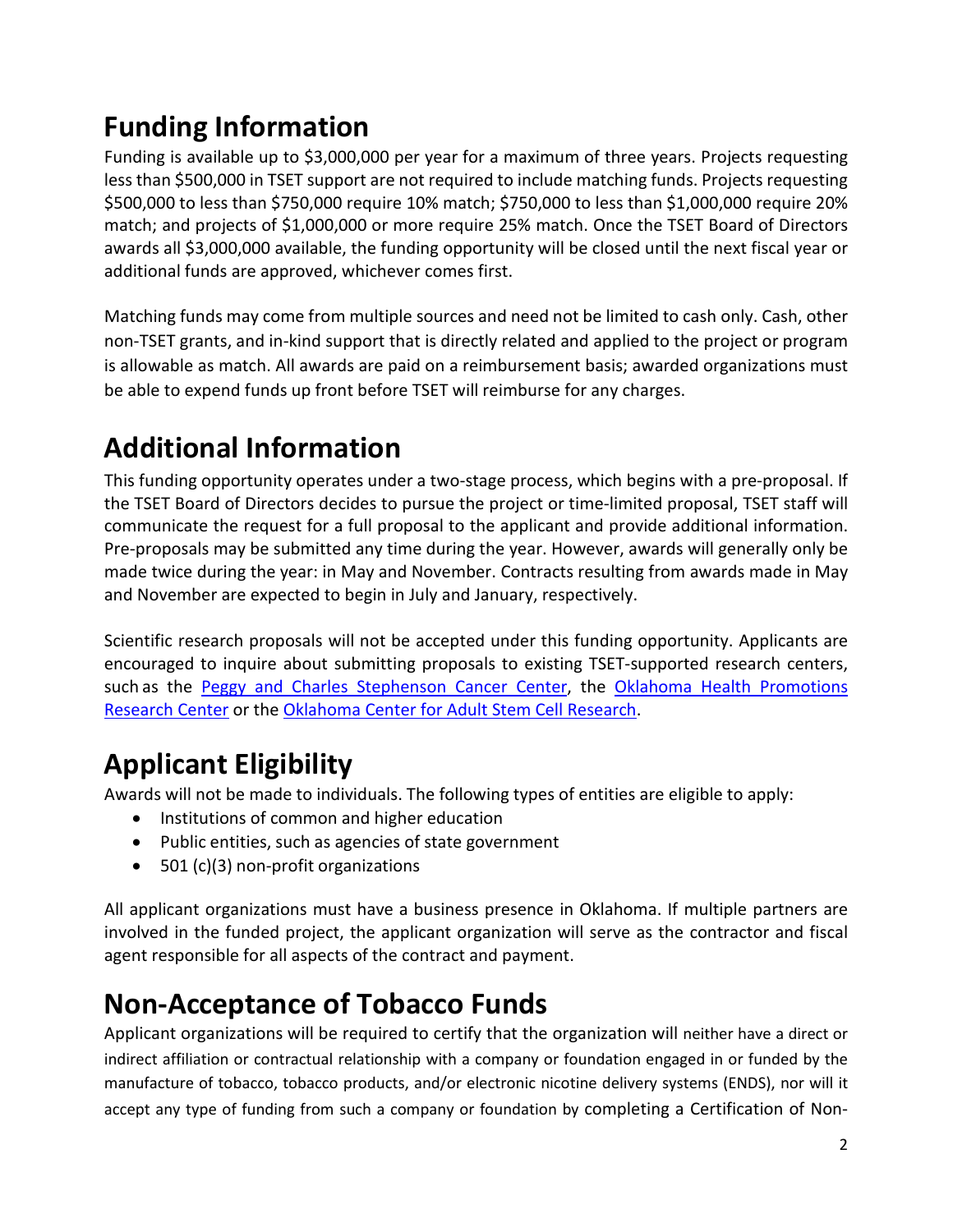Acceptance of Tobacco Funds prior to issuance of a cooperative agreement.

## **Funding Limitations**

- Funding varies each year.
- Exclusions include capital improvements and endowments.
	- o For this funding opportunity, capital improvement projects refer to projects related to new or existing buildings. Building, repairing, or enhancing buildings is not allowable under this funding opportunity.
- Awarded funds may not create an asset for a private entity or non-profit organization. An asset is defined as an IT purchase of \$500 or more, and as an item with a cost of \$2,500 or more for non-IT purchases. Public entities that propose to purchase items above \$2,500 must ensure that the asset is entered into and tracked by the agency's asset management system.

## **Grant Period**

All awards will be limited to three years. Each year will be governed by a separate contract, renewable annually based on agreement by both TSET and the grantee, funds available, and approval by the TSET Board of Directors.

## **Project Criteria**

Proposals should be related to one or more of the following purposes:

- Cost-effective tobacco prevention and cessation programs, such as:
	- $\circ$  Cessation-related financial incentives for high-risk populations as determined by appropriate health data sources
	- o Workplace clean air policies
	- o Smoke-free multi-unit housing
	- o Novel or innovative approaches to cessation
- Programs designed to maintain or improve the health of Oklahomans or to enhance the provision of health care services to Oklahomans, with particular emphasis on such programs for children, such as:
	- o Tobacco control and prevention
		- Tobacco, vape-free schools, and childcare services
	- o Physical activity/active living
		- Physical activity and education in schools and childcare
		- **IDED** improvements to parks and trails to increase physical activity
		- Sidewalks connecting housing to schools
		- Safe routes to schools, parks and/or grocery stores
	- o Healthy foods and beverages
		- Increasing the availability of health options in recreational public service venues
		- **Expanding and sustaining farmers markets**
		- **Promotion of fruits and vegetables**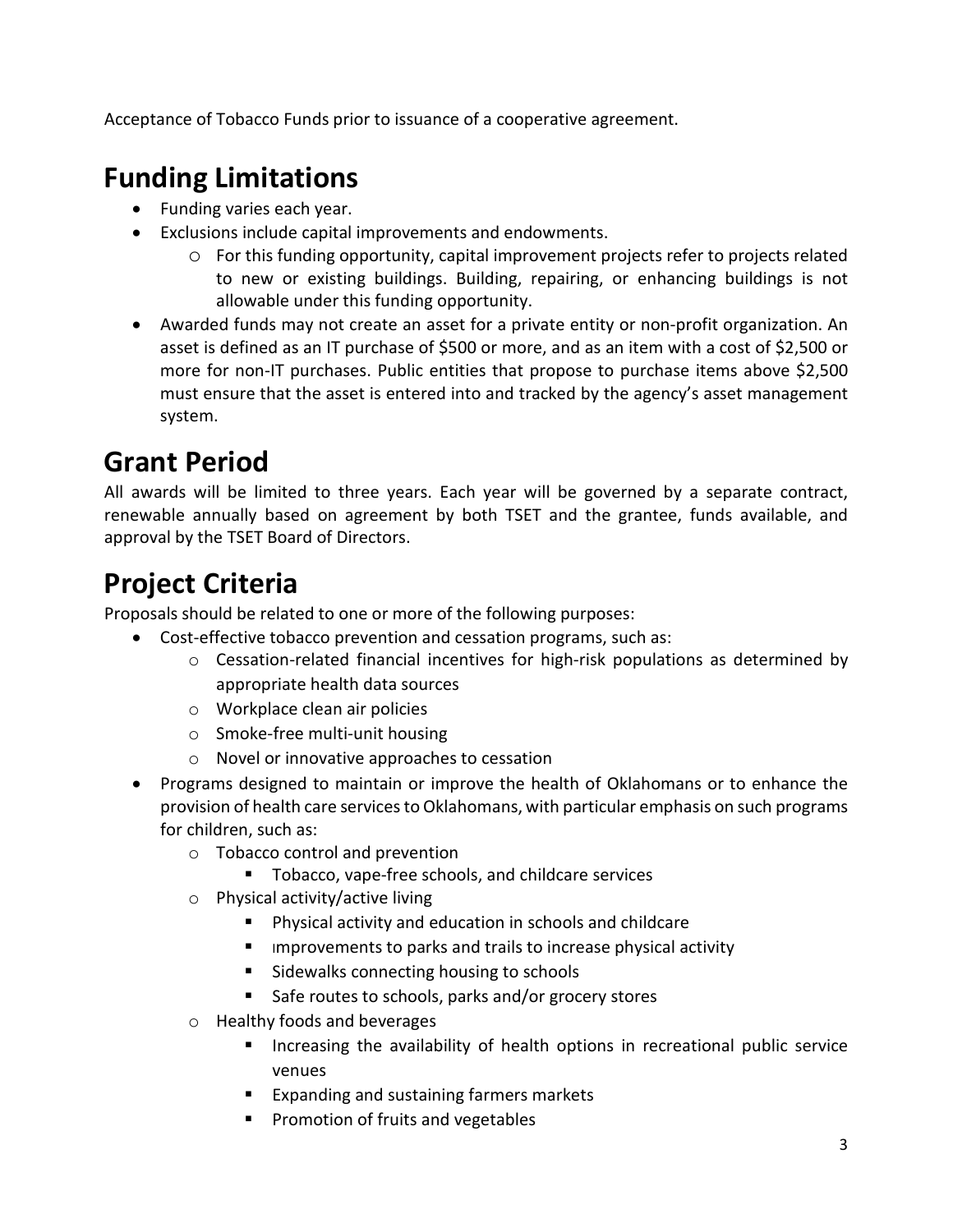- **Summer feeding programs**
- o Healthy lifestyles and healthcare
	- **Telemedicine**
	- Extension for Community Healthcare Outcomes (ECHO) care
	- Rehabilitative care after a cardiovascular event
	- Psychological and social work care for distressed persons through neighborhood outreach workers
	- Regular dental care
	- Medical residency programs (physicians, physician aides, nurses)
	- **Mobile health screening services**
- Programs and services for the benefit of the children of Oklahoma, with particular emphasis on common and higher education, before- and after-school and preschool programs, substance abuse prevention and treatment programs and other programs and services designed to improve the health and quality of life of children, such as:
	- o Healthy foods and beverages
		- Greater access to affordable fresh fruits and vegetables
		- Healthy food options
	- o Healthy lifestyles and healthcare
		- **EXP** Character development and service learning
		- **Mentoring**
- Programs designed to enhance the health and well-being of senior adults, such as:
	- o Physical activity and active living
		- **Pedestrian wayfinding signage**
		- Addressing barriers to health including transportation, nutrition, and basic needs
		- Safe routes to parks and/or grocery stores
		- **Lifestyle Rx**
	- o Healthy foods and beverages
		- Healthy meals on wheels
		- $\blacksquare$  Lifestyle Rx
	- o Healthy lifestyles and healthcare
		- **If** Insurance coverage for weight loss
		- **Increased access to weight loss services**
		- Quality hypertension, high cholesterol, diabetes care through patientcentered medical homes
		- Community health outreach workers

### **Selection Criteria**

Pre-proposals will be selected for further consideration based on:

- Alignment with TSET's mission and strategic plan
- Project originality and innovation
- Significance and impact of project in transforming practices or systems and at-risk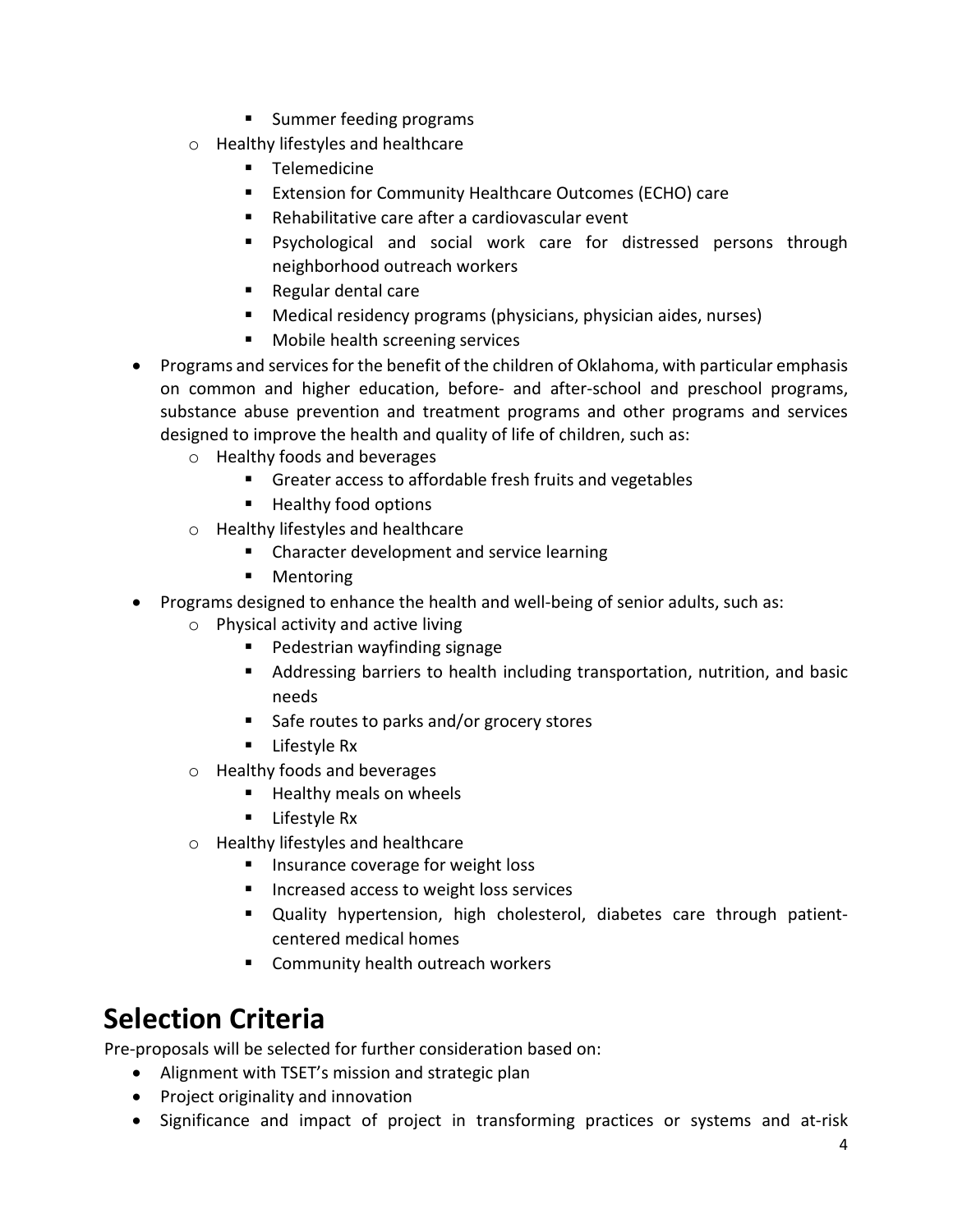population reach

• Project schedule and qualifications of key personnel/organizational capacity

Note that the selection criteria for the full proposals may be different and will be provided to all shortlisted pre-proposers at the time of pre-proposal selection notification.

## **Review Criteria**

Proposals will be evaluated using the criteria below but not all criteria must be met.

- Projects that meet the funding criteria are preferred
- Evidence-based projects
- Short-term, time-limited projects or programs
- Projects offering the greatest financial leverage (ratio of other funds to TSET support)
- Projects related to the initiation and reduction of tobacco use
- Projects related to improving nutrition and physical activity
- Projects reaching the greatest number of people or greatest proportion of an at-risk population
- Projects that strategically fit and align with the needs of the population and geographical service area or add to and reinforce other existing projects.
- Projects that are comprehensive in nature, addressing the greatest number of highestimpact levels of the following interventions from the [Spectrum of Prevention.](http://www.ok.gov/tset/documents/1PGR_spectrum_of_prevention_web_020105.pdf) Listed from highest impact to lowest:
	- o Influencing policy and legislation
	- o Changing organizational practices
	- o Fostering coalitions and networks
	- o Educating providers
	- o Promoting community education
	- o Strengthening individual knowledge and skills
- One-time purchases of items or services that directly align with TSET's mission

### **Pre-proposal Review Process**

Applicant organizations must submit a pre-proposal according to the application guidelines in this document. Pre-proposals will be reviewed to determine alignment with TSET's mission and strategic plan, significance and impact, and feasibility and pre-proposals that are selected for further discussion will be notified by TSET. Full proposal guidelines will be provided at the time of notification.

### **Submissions & Inquiries**

Pre-proposals may be submitted at any time during the year, but awards will only be made in May and November. Potential applicants can expect to hear from TSET regarding their pre-proposal within six months of submission.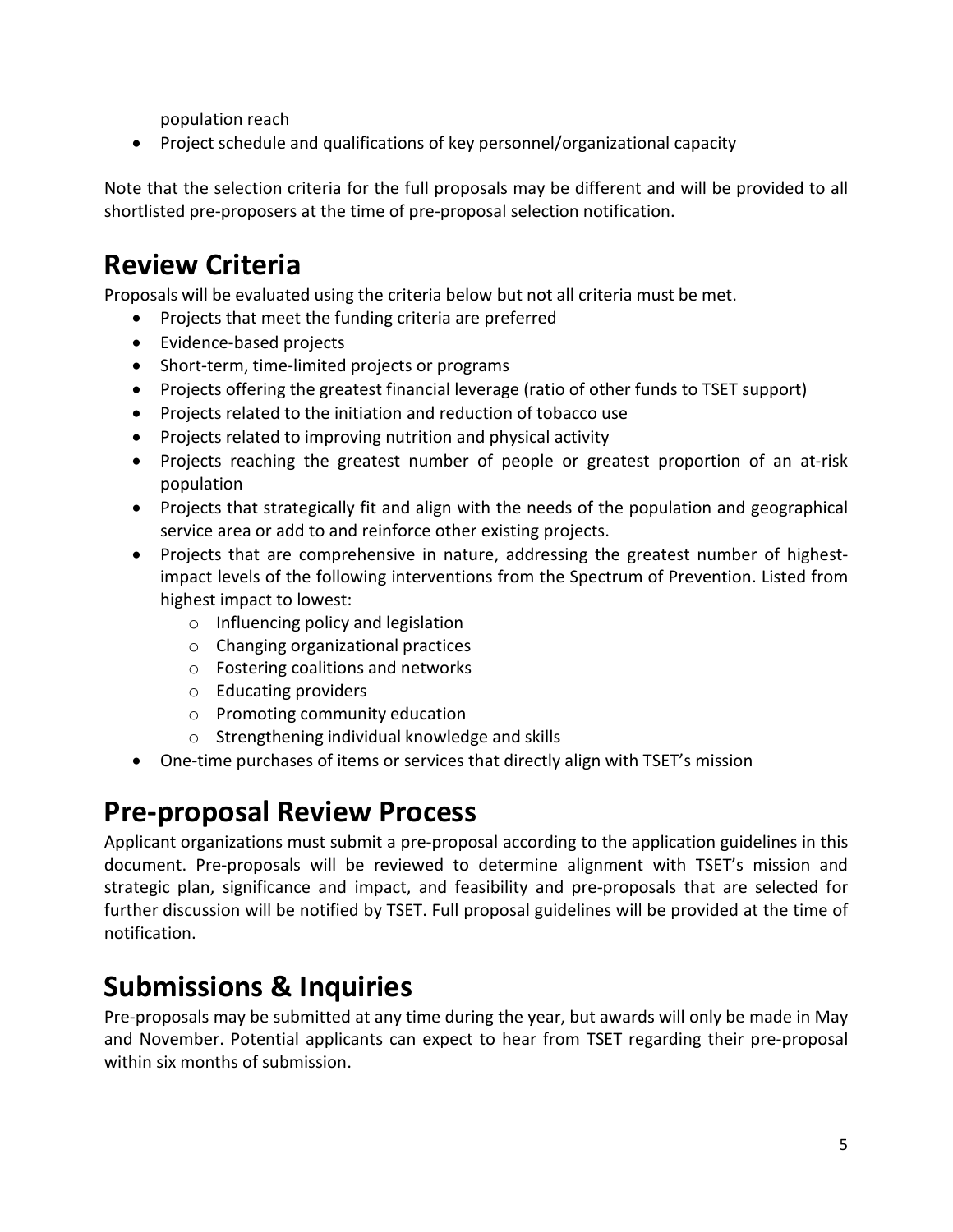Applicants must submit their pre-proposal vi[a Smartsheet.](https://app.smartsheet.com/b/form/6961e6c67d9445a2906c490511fb1988) Pre-proposals submitted via any method other than the link provided in these guidelines will not be accepted or considered for funding.

To be invited to submit a full proposal, you must comply with the pre-proposal instructions contained in this document. Full proposal guidelines will be provided upon notification of selection.

## **Anticipated Timelines**

The timelines indicated below are set based on TSET Board meeting dates. Applicants should be advised that there may be a short period of time between invitation to submit a full proposal and the deadline for submission of the full proposal due to the timing of Board meetings.

*Funding Cycle 1, expected to be awarded in November:* 

- Pre-proposal deadline: 7/8/22
- Full proposal invitations sent: 9/2/22
- Full proposal deadline: 10/17/22
- Full proposals awarded: 11/17/22
- Contracts start: 1/1/23

*Funding Cycle 2, expected to be awarded in May:*

- Pre-proposal deadline: 2/10/23
- Full proposal invitations sent: 3/24/23\*
- Full proposal deadline: 4/10/23\*
- Full proposals awarded: May 2023\*
- Contracts start: 7/1/23

\*2023 Board meetings have not yet been set so exact dates for the second funding cycle are to be determined at this time. Any revisions to these timelines will be communicated by TSET as soon as they are known.

### **Awards**

Funding of applications will be subject to availability of resources and approval by the TSET Board of Directors. All applicants will receive written notification of final award status. If awarded, a cooperative agreement contract between TSET and the applicant must be fully executed prior to the performance of any work to be reimbursed by TSET.

### **Reporting**

Grantees may be required to participate in evaluation processes as deemed appropriate by TSET. Additionally, during the first year of funding all grantees will submit a semi-annual and annual progress report designed by TSET. Thereafter, an annual report to include programmatic, financial, and evaluation information will be required. Additional information may be required and requested on a case-by-case basis. Grantees may be required to submit program and evaluation reports provided to or from other funding sources. If the program is related to the reduction of tobacco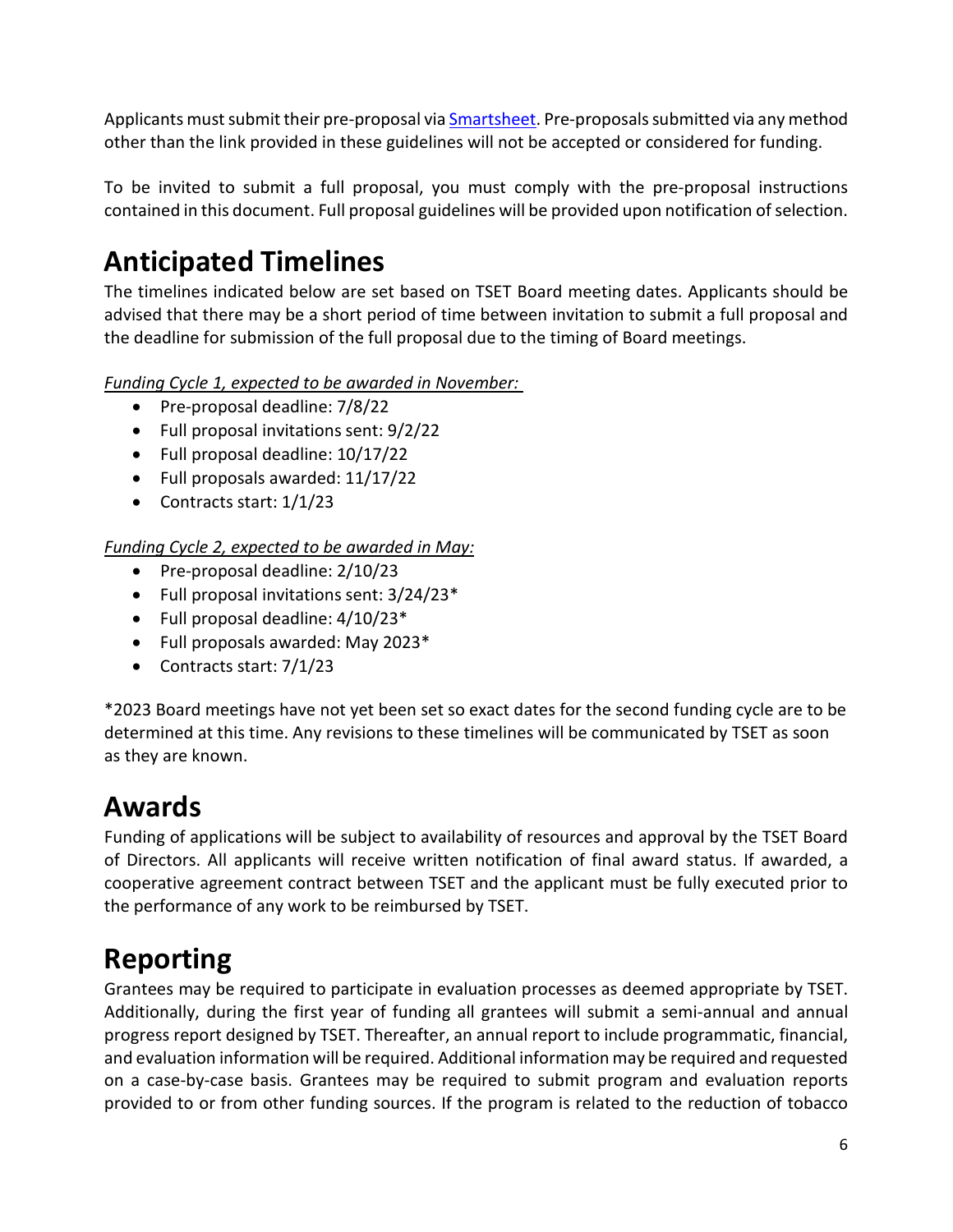use, the program may be required to collaborate with other TSET-funded tobacco control initiatives and participate in training and technical assistance sponsored by TSET.

### **Payment**

Awards are paid on a reimbursement basis after submission of a properly completed and TSETapproved claim for reimbursement. Awardees must register as a vendor with the State of Oklahoma and sign up to receive payments via EFT. TSET will advise awardees of any required registration processes during the contracting process.

### **Pre-proposal Guidelines**

#### **1. GENERAL INFORMATION**

#### **a. Page Limits**

The main body of the pre-proposal is limited to three (3) pages (excluding cover sheet and resumes) of single-spaced, 12-point font text with one-inch margins.

| <b>TSET Cover Sheet (Attachment A)</b>                            | 1 page       |
|-------------------------------------------------------------------|--------------|
| Main body of pre-proposal including relevant references/citations | 3 pages      |
| Résumé of Project Coordinator                                     | 2 pages      |
| Résumés of co-coordinator and key personnel (as applicable)       | 2 pages each |

#### **b. Submission Instructions**

All pre-proposals must be submitted via Smartsheet form link: [TSET Discovery Grants Pre-](https://app.smartsheet.com/b/form/6961e6c67d9445a2906c490511fb1988)[Proposal Submission Form.](https://app.smartsheet.com/b/form/6961e6c67d9445a2906c490511fb1988) Pre-proposals may be submitted at any time during the year.

The electronic package must include in a single combined PDF document:

- A completed TSET Cover Sheet
- Main body of pre-proposal
- Résumés of program coordinator, co-coordinators, and key personnel (as applicable) . Pre-proposal submissions are reviewed by TSET staff to ensure completeness.

#### **2. GUIDELINES FOR PRE-PROPOSAL PREPARATION**

#### **a. TSET COVER SHEET**

The completed Cover Sheet must include the following elements:

- **Contact Information**: Include the name, title, organization, address, phone number, and email of the Project Coordinator (PC). This is the information that TSET will use to contact you regarding the status and evaluation of your pre-proposal.
- **Title:** A concise title should be used to describe the project. It is recommended that no more than 65 characters and spaces be used.
- **Project Period:** The anticipated duration of the project in years and/or months.
- **Geographic Service Area and Population Reach:** Identify the specific service area and populations benefiting from the project or program.
- **TSET Funds Requested:** The annual and total cost to TSET (i.e., requested TSET funding necessary for project completion).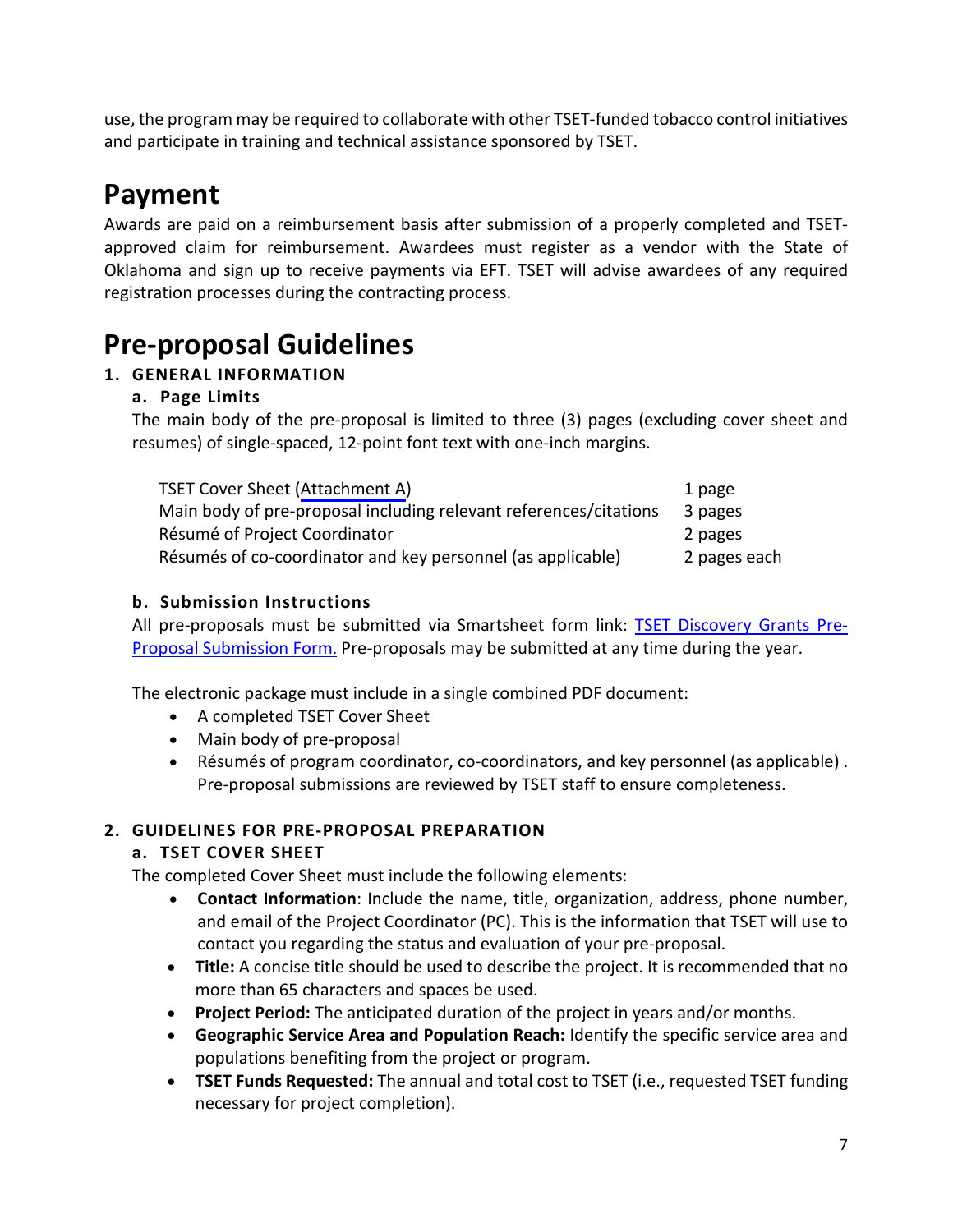#### **b. MAIN BODY**

The main body of the pre-proposal cannot exceed three (3) pages. Tables, graphs, and references essential to the proposal should be included in the three-page limit. Additional data and information not essential to the proposal may be included in appendices. The pre-proposal must include the following sections and information:

#### • **Project Rationale, Originality and Impact**

- o Statement of Need: Concisely state why the proposed project or program is of importance and relevant to the mission of TSET.
- o Status of Current Work Supporting the Project or Program: Summarize the current work in the proposed area. Make a case for the evidence-based or promising practice, originality and innovation of the proposed project or program.
- $\circ$  Expected Challenges: Identify and describe any major challenges anticipated.
- o Potential Outcomes/Impact: Describe how the proposed project is cuttingedge/breakthrough work and/or could lead to fundamentally transformative results.

#### • **Project Objectives/Design**

Describe the specific objectives that will be addressed by the proposed project. Briefly outline the project approach, design, and procedures to be used to achieve stated objectives.

#### • **Project Deliverables**

Identify the expected project deliverables, including the final product(s) that will be developed. Describe potential opportunities to communicate the results.

#### • **Qualification Statement**

- o Provide names and background of the key individuals involved in the project. Include relevant project or program experience and other professional experience and demonstrated abilities.
- o A two-page (maximum) resume may also be included for the PI, co-PIs, and any other key members of the proposed project team.

#### • **Timeline**

Indicate the proposed duration of the project.

#### • **Proposed Budget**

- $\circ$  Funds Requested: Indicate the total amount of funds requested from TSET and describe how they will be used for the proposed work.
- o If applicable, provide a list of cost share and/or in-kind support and the entities that have committed funds (or services) for this project (not included in page limit).

#### • **Post-Funding Sustainability Plan**

- o Discuss how the project overall, or major components of the project, will be sustained organizationally at the conclusion of TSET funding.
- $\circ$  Describe additional funding opportunities or partners that may be available to carry on the project after TSET funding ends.

#### **c. RESUMES**

Provide resumes/CVs of the Project Coordinator (PC), co-PCs, and key personnel (if any). Each